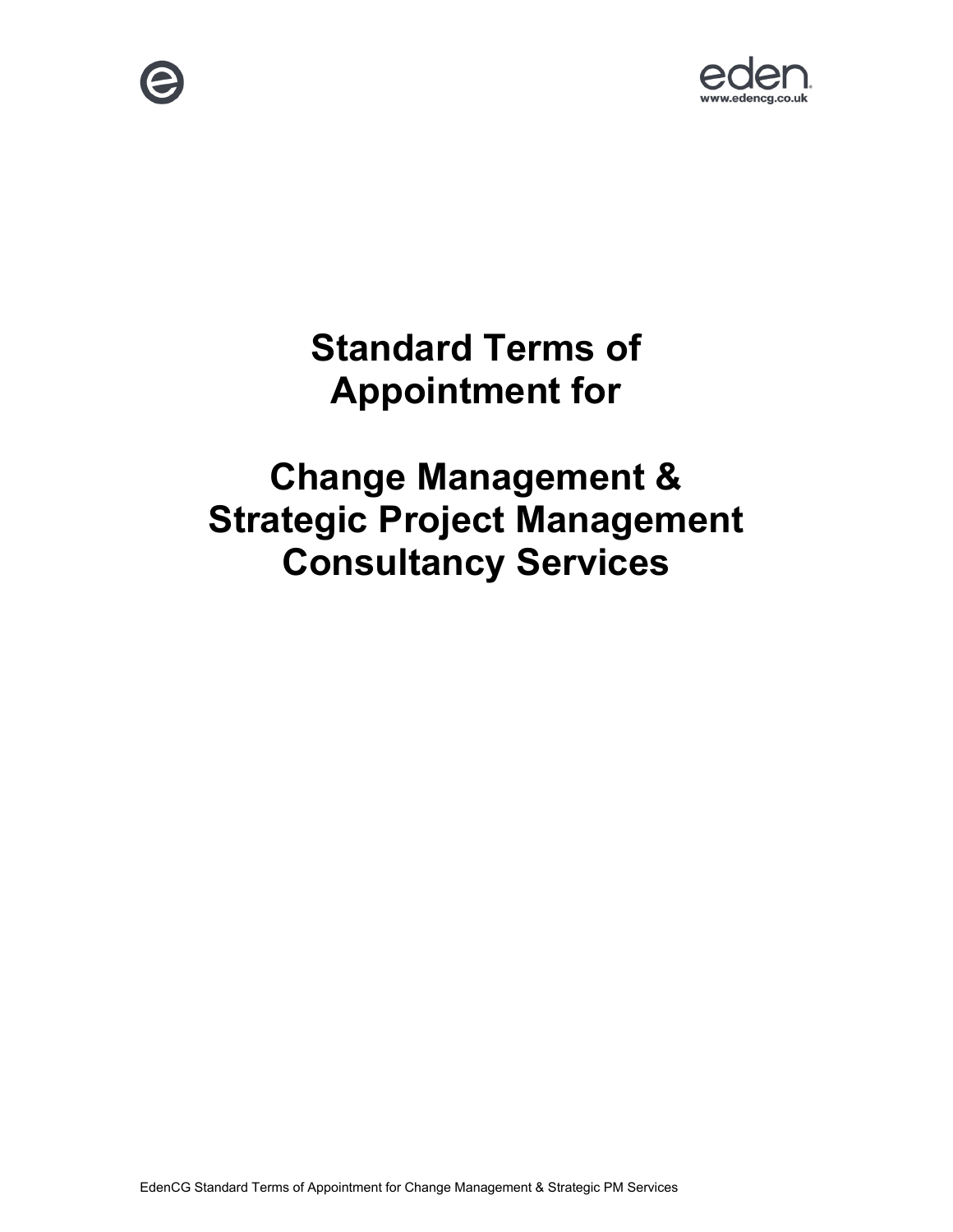

# **SCHEDULE of SERVICES**

| <b>Agreement dated:</b>                                                  | < <insert agreement="" date="" of="">&gt;</insert>                                                                                                                                                                                                                           |
|--------------------------------------------------------------------------|------------------------------------------------------------------------------------------------------------------------------------------------------------------------------------------------------------------------------------------------------------------------------|
| <b>BETWEEN:</b>                                                          |                                                                                                                                                                                                                                                                              |
| <b>CLIENT</b>                                                            | < <insert client="" name="">&gt;</insert>                                                                                                                                                                                                                                    |
| <b>CONSULTANCY:</b>                                                      | The Eden Consultancy Group Limited<br>registered in Scotland SC263646<br>hereinafter referred to as "EdenCG"                                                                                                                                                                 |
| <b>Client Address:</b>                                                   | < <insert address="" client="">&gt;</insert>                                                                                                                                                                                                                                 |
| <b>Consultancy Address:</b>                                              | 4 Hope Street, Falkirk FK1 5AT                                                                                                                                                                                                                                               |
| <b>Commencement date:</b>                                                | < <insert date="" start="">&gt;</insert>                                                                                                                                                                                                                                     |
| <b>Expected completion date:</b>                                         | < <insert anticipated="" completion="" date="">&gt;</insert>                                                                                                                                                                                                                 |
| The total price for this contract is<br>estimated to be (excluding VAT): | < <insert anticipated="" total="" value="">&gt;</insert>                                                                                                                                                                                                                     |
| <b>Location of Work:</b>                                                 | The location where work shall be carried out will be<br>determined by EdenCG with reference to the<br>requirements of the project and as agreed with the Client                                                                                                              |
| The hourly rate which will apply<br>(excluding VAT) is:                  | < <insert agreed="" rate="">&gt;</insert>                                                                                                                                                                                                                                    |
| <b>Invoicing frequency:</b>                                              | Invoicing shall be weekly / monthly in arrears or at<br>agreed project stages as agreed.                                                                                                                                                                                     |
|                                                                          | <b>Description of consultancy services: Strategic Project Management Consultancy Services</b><br>[More detailed description of services will be set out<br>within our letter of appointment]                                                                                 |
| <b>Equipment Required:</b>                                               | EdenCG will provide all equipment necessary to provide<br>the services within this commission. Where specialist<br>equipment is required (e.g. to permit access to the<br>client's IT systems) these will be clarified and confirmed<br>at the time of EdenCG's appointment. |
| <b>Insurance Requirements:</b>                                           | EdenCG will provide continuous PI Insurance to the<br>value of £1m in accordance with RICS's Professional<br>Indemnity requirements for Chartered Surveyors, and<br>£10m Public Liability and Employers Liability Insurance                                                  |
| <b>Notice Period for early Termination:</b>                              |                                                                                                                                                                                                                                                                              |
| <b>By Either Party:</b>                                                  | Each party shall have equal rights of termination upon<br>service on the other party giving not less than 7 days<br>written notice following which the Contract shall be<br>terminated.                                                                                      |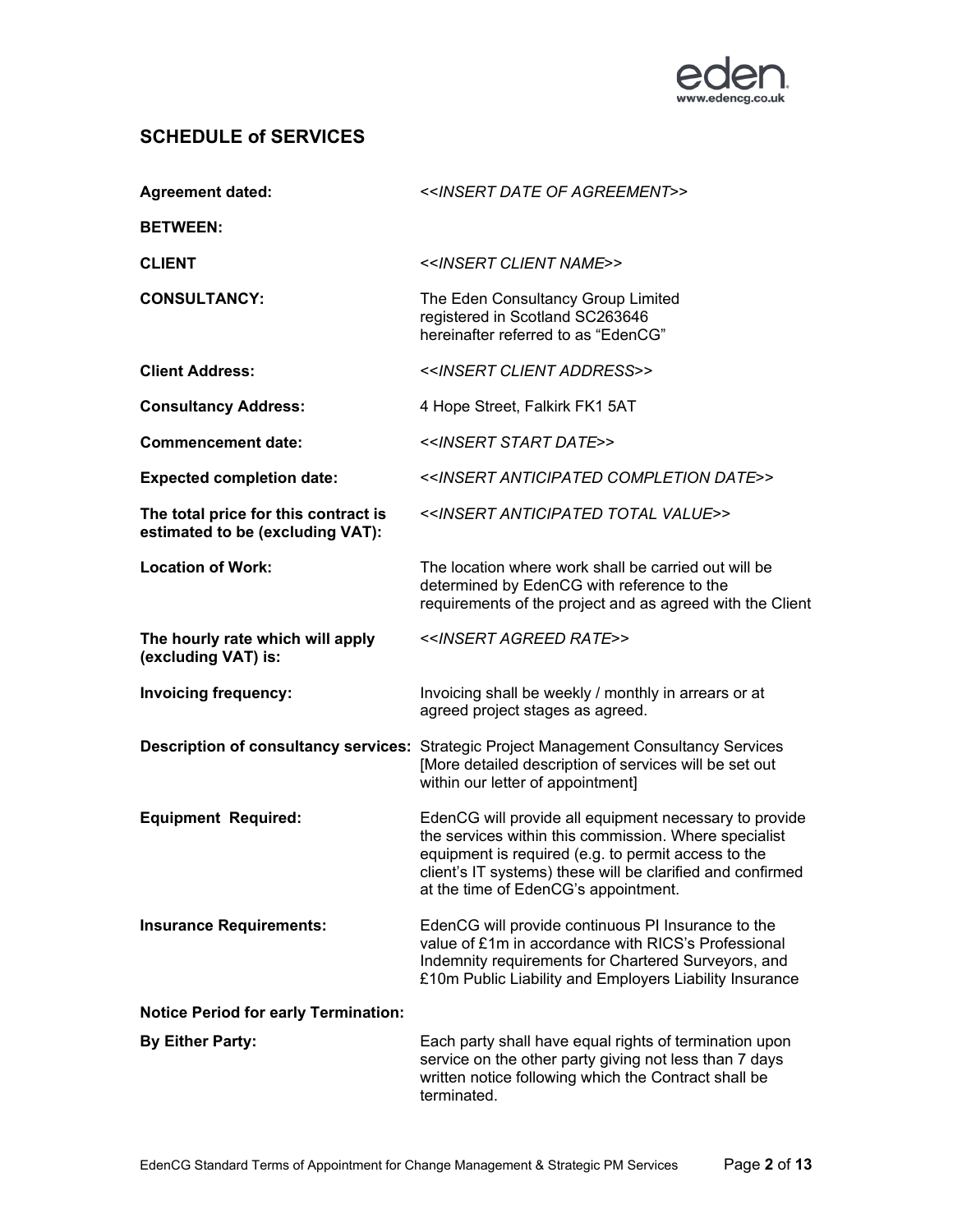

#### **THIS CONSULTANCY AGREEMENT made on**  $\le$  **< Insert** *Date***>>**

#### **BETWEEN**

(1) The Eden Consultancy Group Limited registered in Scotland SC263646 registered at Arnothall, 19 Arnothall, Falkirk FK1 5RZ and conducting operations from 4 Hope Street, Falkirk FK1 5AT ("the Consultancy").

(2) <<*Client*>> registered in Scotland under Number <<*Insert Registration Number*>> of <*Insert Client Address*>> ("the Client)"

#### **WHEREAS**

- (A) The Consultancy carries on the business of the provision of consultancy services relating to the services ("the Consultancy Services") specified in the attached Schedule ("the Schedule")
- (B) The Client has requested the Consultancy and the Consultancy has agreed with the Client, to provide the Consultancy Services on the terms of and subject to the conditions of this agreement ("the Agreement").

**IT IS AGREED** as follows:-

### **1 INTERPRETATION AND DEFINITIONS**

- 1.1 Unless the context otherwise requires, references to the singular include the plural and references to the masculine include the feminine, and vice versa.
- 1.2 The headings contained in the Agreement are for convenience only and do not affect their interpretation.
- 1.3 A reference to a particular law is a reference to it as it is in force for the time being taking account of any amendment, extension, or re-enactment and includes any subordinate legislation for the time being in force made under it.
- 1.4 The Schedule forms part of this Agreement and shall have effect as if set out in full in the body of this Agreement. Any reference to this Agreement includes the Schedule.
- 1.4.1 The following definitions apply in this Agreement:

**"Client"** means the person, firm or corporate body together with any subsidiary or associated company as defined by the Companies Act 2006 requiring the services of the Consultancy and identified in the Schedule.

**"Intellectual Property Rights"** patents, utility models, rights to Inventions, copyright and neighbouring and related rights, moral rights, trade marks and service marks, business names and domain names, rights in get-up and trade dress, goodwill and the right to sue for passing off or unfair competition, rights in designs, rights in computer software, database rights, rights to use, and protect the confidentiality of, confidential information (including know-how and trade secrets) and all other intellectual property rights, in each case whether registered or unregistered and including all applications and rights to apply for and be granted, renewals or extensions of, and rights to claim priority from, such rights and all similar or equivalent rights or forms of protection which subsist or will subsist now or in the future in any part of the world.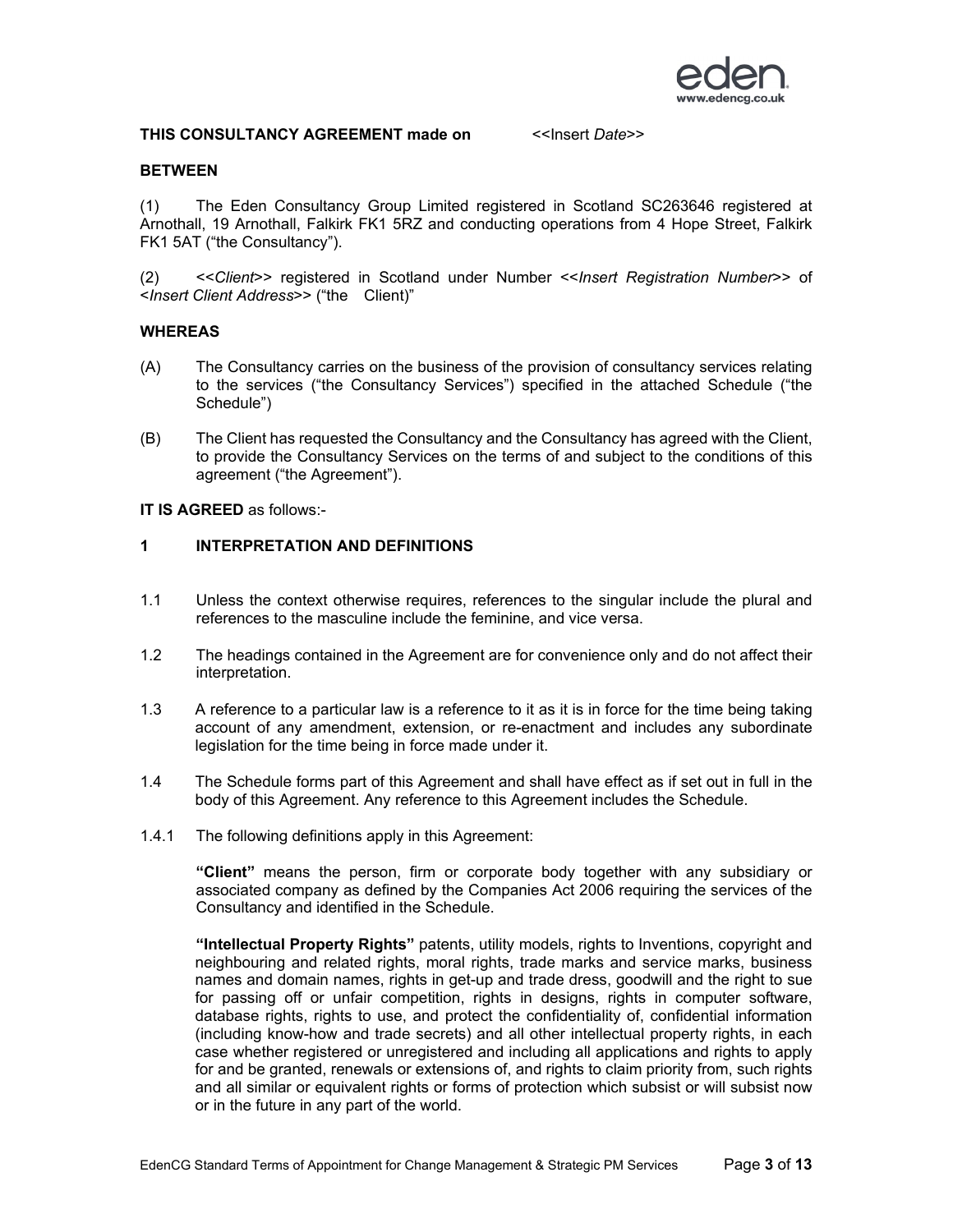

**"Invention"** any invention, idea, discovery, development, improvement or innovation made by the Consultancy in connection with the provision of the Consultancy Services, whether or not patentable or capable of registration, and whether or not recorded in any medium.

**"Works"** all records, reports, documents, papers, drawings, designs, transparencies, photos, graphics, logos, typographical arrangements, software programs, inventions, ideas, discoveries, developments, improvements or innovations and all materials embodying them in whatever form, including but not limited to hard copy and electronic form, prepared by the Consultancy in connection with the provision of the Consultancy Services.

#### **2 CONSULTANCY**

- 2.1 The Consultancy's obligation to provide the Consultancy Services shall be performed by one or more Worker(s) of the Consultancy as the Consultancy may consider appropriate ("the Worker(s)"), subject to the Client being reasonably satisfied that the Worker(s) has the required skills, qualifications and resources to provide the Consultancy Services to the required standard.
- 2.2 The Consultancy has the right, at its own expense, to enlist additional or substitute workers in the performance of the Consultancy Services or may, sub-contract all or part of the Consultancy Services, provided that the Consultancy provides details, whenever requested to do so, of the substitute or sub- contractor ahead of the planned substitution and subject to the Client being reasonably satisfied that such additional Workers or any such sub-contractor has the required skills, qualifications, resources and personnel to provide the Consultancy Services to the required standard.
- 2.3 Where the Consultancy provides a substitute or sub-contracts all or part of the Consultancy Services pursuant to clause 2.2 above, the Consultancy shall be responsible for paying the substitute or sub-contractor and shall ensure that any agreement between the Consultancy and any such substitute or sub-contractor shall contain obligations which correspond to the obligations of the Consultancy under the terms of this Agreement and the Consultancy shall remain responsible for the acts or omissions of any such substitute or sub-contractor.
- 2.4 The Consultancy shall take all reasonable steps to avoid any unplanned changes of Worker assigned to the performance of the Consultancy Services but if the Consultancy is unable for any reason to perform the Consultancy Services the Consultancy should inform the Client as soon as reasonably practicable on the first day of unavailability and in such case shall provide a substitute subject to the provisions of clause 2.2.
- 2.5 In the event that the Consultancy is unable to supply either the original personnel or acceptable substitutes or sub-contractors for a period of one week or more then the Client is entitled to terminate this Agreement forthwith upon written notice.
- 2.6 The Schedule shall specify the Client, the fee payable by the Client and such disbursements as may be agreed and any other relevant information.
- 2.7 The Client acknowledges and accepts that the Consultancy is in business on its own account and the Consultancy shall be entitled to seek, apply for, accept and perform contracts to supply its services to any third party during the term of this Agreement.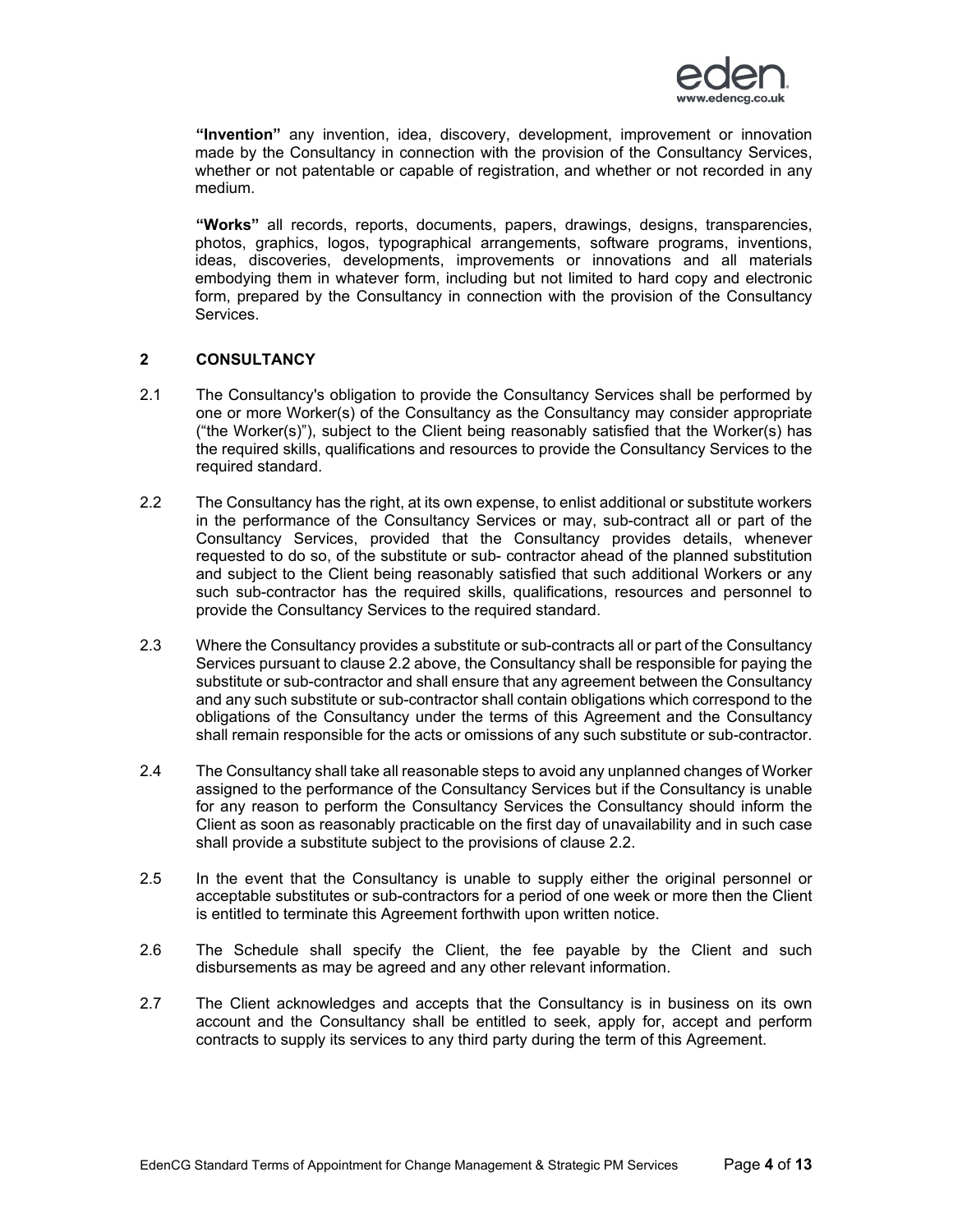

#### **3 THE CONTRACT**

- 3.1 This Agreement governs the performance of the Consultancy Services by the Consultancy for the Client.
- 3.2 The Consultancy shall not be required to provide any advice and assistance in addition to the Consultancy Services and any requests to provide such additional advice and assistance shall be subject to the prior written approval of the Consultancy (at its sole discretion) and agreement between the Consultancy and the Client as to the level of fees payable for such additional advice and assistance. In the event that such additional advice and assistance is agreed, the Consultancy must notify the Client of the terms upon which such additional services will be provided including details of any new fee arrangements in order that the fee arrangement between the Consultancy and Client as set out in the Schedule may be adjusted accordingly and agreed before provision of such additional services begins.
- 3.3 No variation or alteration of these terms shall be valid unless agreed with the Client and the Consultancy in writing except where changes to the Consultancy Services are necessary to comply with applicable safety and other statutory or regulatory requirements, in which case the Consultancy may make such necessary changes without prior notification to the Client.

# **4 UNDERTAKING OF THE CONSULTANCY**

- 4.1 The Consultancy warrants to the Client that by entering into and performing its obligations under this Agreement it will not thereby be in breach of any obligation which it owes to any third party.
- 4.2 The Consultancy warrants to the Client that its Workers have the necessary skills and qualifications to perform the Consultancy Services. The costs for any training needed in order to gain such qualifications and skills shall be at the Consultancy's or Workers' own expense.

#### **5 CONSULTANCY'S OBLIGATION**

- 5.1 The Consultancy agrees on its own part and on behalf of its Workers as follows:-
	- 5.1.2 to comply with any statutory rules or regulations including but not limited to those relating to health and safety, together with such procedures of the Client as the Client notifies the Consultancy and/or its Workers that it is essential that the Consultancy and its Workers comply with to properly perform the Consultancy Services (including for example where the Consultancy Services are to be performed at the premises of the Client the health and safety policy and security arrangements) during the performance of the Consultancy Services. Subject to the rules and regulations which the Client notifies the Consultancy and/or its Workers that it is essential that the Consultancy and its Workers comply with the Consultancy and its Workers shall not be bound by the policies and procedures which an employee of the Client would be bound by; and
	- 5.1.3 to furnish the Client with any progress reports as may be requested from time to time.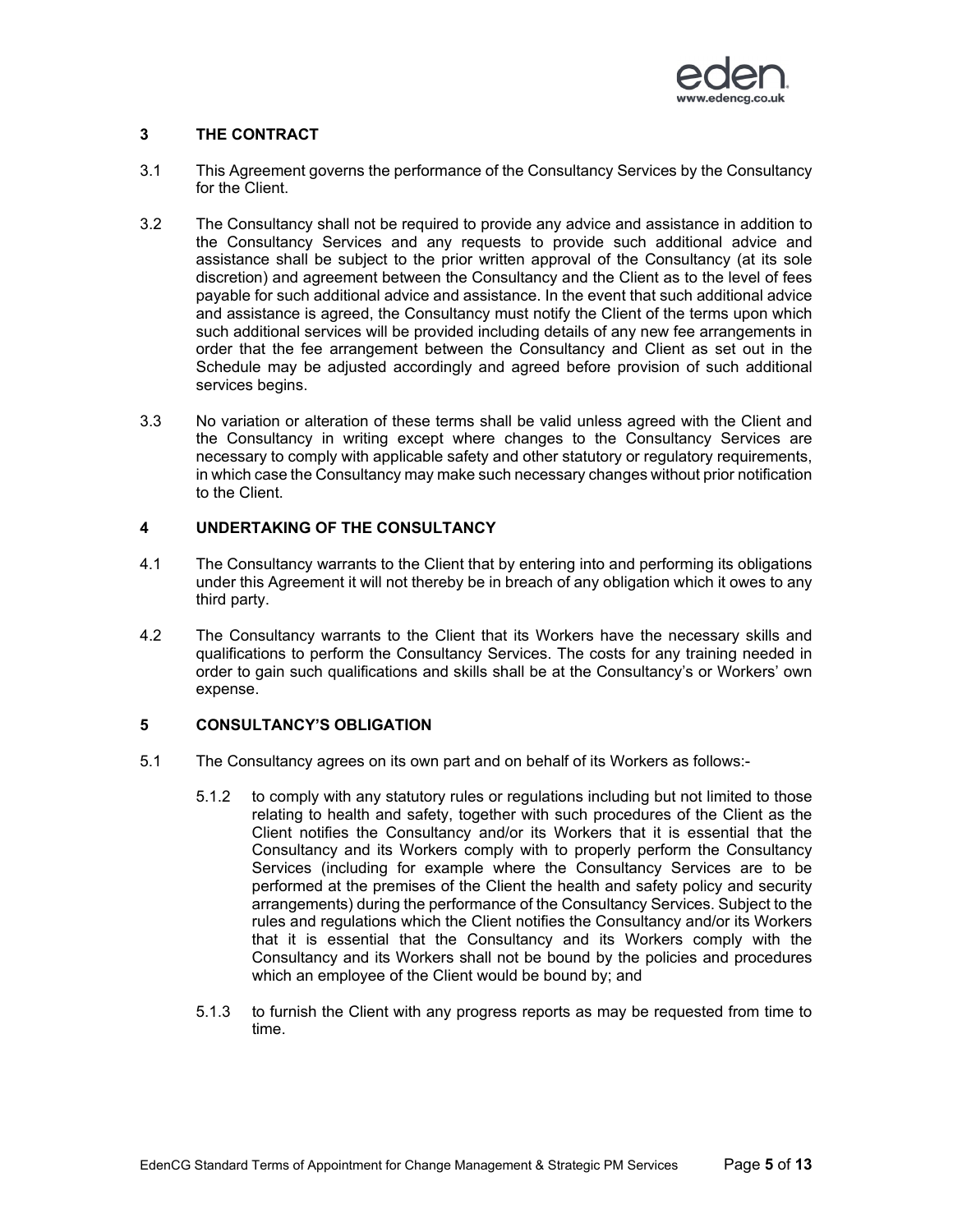

#### **6 EQUIPMENT**

- 6.1 The Consultancy shall provide at its own cost, all such necessary equipment as is reasonable for the satisfactory performance by the Worker and any substitutes and subcontractors of the Consultancy Services.
- 6.2 If, as a matter of convenience, the Consultancy is provided with equipment by the Client for the purposes of carrying out the Consultancy Services, the Consultancy shall be responsible for ensuring that they preserve the security and condition of such equipment. If and to the extent that any equipment is lost while in the Consultancy's possession, the Consultancy shall be responsible for the cost of any necessary repairs or replacement.

#### **7 METHOD OF PERFORMING SERVICES**

- 7.1 The Consultancy's workers are professionals who will use their own initiative as to the manner in which the Consultancy Services are delivered provided that in doing so the Consultancy shall co-operate with the Client and comply with all reasonable and lawful requests of the Client.
- 7.2 The Consultancy may provide the Consultancy Services at such times and on such days as the Consultancy shall decide but shall ensure that the Consultancy Services are provided at such times as are necessary for the proper performance of the Consultancy Services.
- 7.3 The relationship between the parties is between independent companies acting at arm's length and nothing contained in this Agreement shall be construed as constituting or establishing any partnership or joint venture or relationship of employer and employee between the parties or their personnel.
- 7.4 Where the proper performance of the Consultancy Services is dependent on the completion of tasks or services by third parties (including employees of the Client but excluding any substitute or sub-contractor of the Consultancy), the Consultancy shall have no liability to the Client for any delay, non or partial performance of the Consultancy Services arising from the delay or non or partial performance of such tasks by third parties.
- 7.5 The Consultancy may provide the Consultancy Services from such locations as are appropriate in the Consultancy's judgment. When necessary, the Client will provide the Consultancy with appropriate access to the Client's facilities as is necessary for the effective conduct of the Consultancy Services.

#### **8 INVOICING**

- 8.1 The Consultancy shall obtain the signature of an authorised representative of the Client as verification of execution of the Consultancy Services ("Completion").
- 8.2 Upon Completion, or as may be agreed and specified in the Schedule, the Consultancy shall deliver to the Client its invoice for the amount due from the Client to the Consultancy giving a detailed breakdown showing the work performed. The Consultancy's invoice should bear the Consultancy's name, company registration number, VAT number and should state any VAT due on the invoice.
- 8.3 The Client shall not be obliged to pay any fees to the Consultancy unless an invoice has been properly submitted by the Consultancy in accordance with sub-clause 8.2 of this Agreement.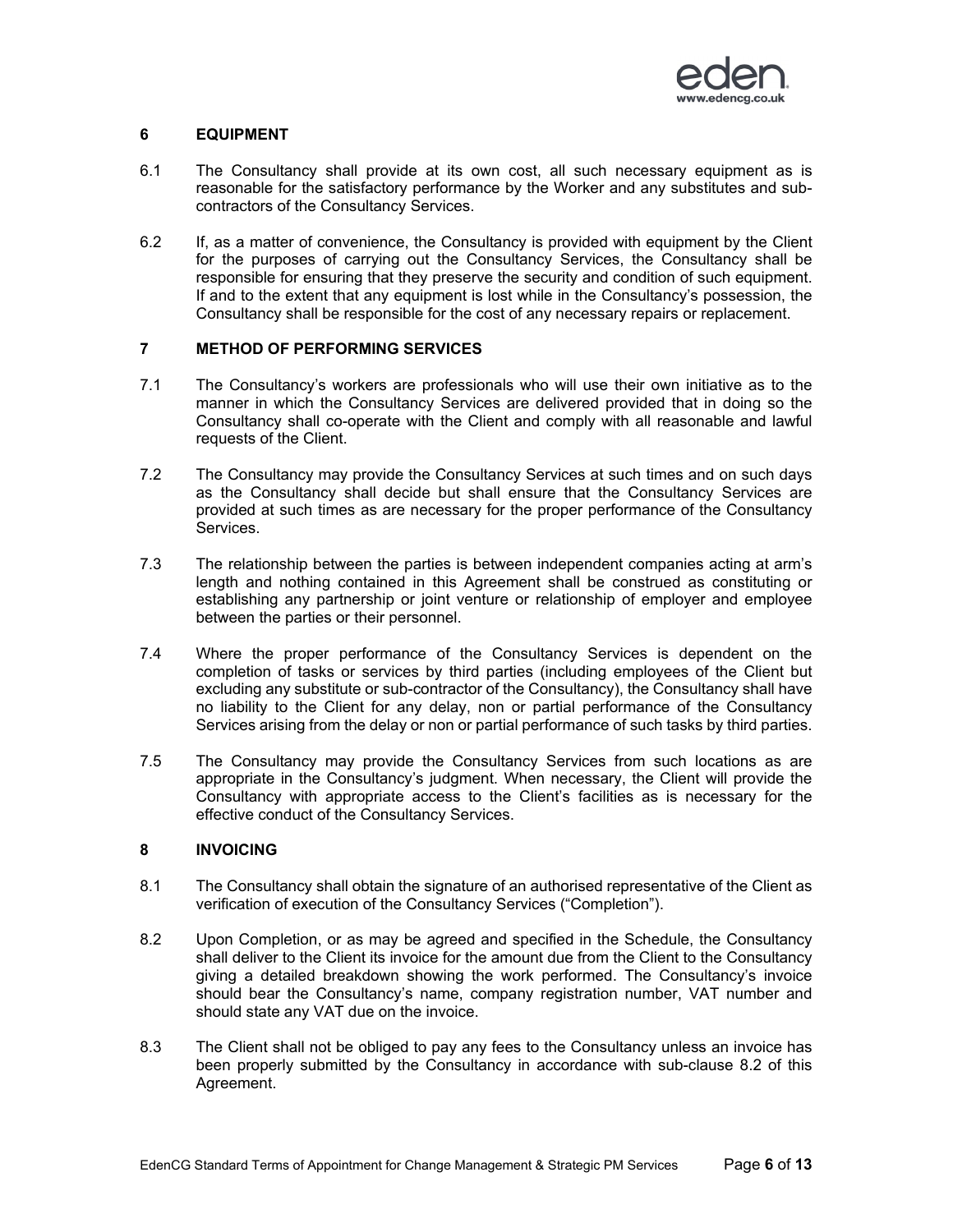

### **9 FEES**

- 9.1 Subject to the receipt of the Consultancy's invoice in accordance with clause 8 above, the Client will pay the Consultancy within 7 days of receipt of the Consultancy's invoice.
- 9.2 The Consultancy shall be responsible for any PAYE Income Tax and National Insurance Contributions and any other taxes and deductions payable in respect of its Workers in respect of the Consultancy Services.
- 9.3 All payments will be made to the Consultancy by a method which gives immediately available funds.
- 9.4 If the Consultancy shall be unable for any reason to provide the Consultancy Services to the Client, no fee shall be payable by the Client during any period that the Consultancy Services are not provided.

#### **10 OBLIGATIONS OF THE CLIENT**

- 10.1 Throughout the term of this Agreement the Client shall pay the Consultancy in accordance with clause 9.1 above.
- 10.2 The Client shall furnish the Consultancy with sufficient information about the Consultancy Services in order for the Consultancy to arrange for the Consultancy Services to be carried out.
- 10.3 The Client will advise the Consultancy of any health and safety information or advice which may affect the worker(s), during the performance of the Consultancy Services.

#### **11 TERM OF THE AGREEMENT**

- 11.1 This Agreement shall commence in accordance with the Schedule and shall either (as specified in the Schedule) continue until Completion or the termination date as specified in the Schedule, at which time this Agreement shall expire automatically, unless previously terminated by either party giving the required notice as set out in the Schedule.
- 11.2 Notwithstanding sub-clause 12.1 of this Agreement, the Client may at any time upon written notice instruct the Consultancy to cease work on the Consultancy Services, where:
	- 11.2.1 the Consultancy has committed any serious or persistent breach of any of its obligations under this Agreement;
	- 11.2.2 the Consultancy has not observed any condition of confidentiality applicable to the Consultancy under this Agreement; or
	- 11.2.3 the Consultancy Services are, in the reasonable opinion of the Client, unsatisfactory
	- 11.2.4 the Consultancy is in breach of any statutory obligations or acting in breach of such procedures of the Client as the Client notifies the Consultancy and/or its Workers that it is essential that the Consultancy and its Worker(s) comply with to properly perform the Consultancy Services;
	- 11.2.5 performance of the Consultancy Services is prevented for one week or more by the incapacity of the Workers and the Consultancy is unable to provide a replacement Worker(s), or a suitable substitute or sub-contractor pursuant to the provisions of clause 2.2; and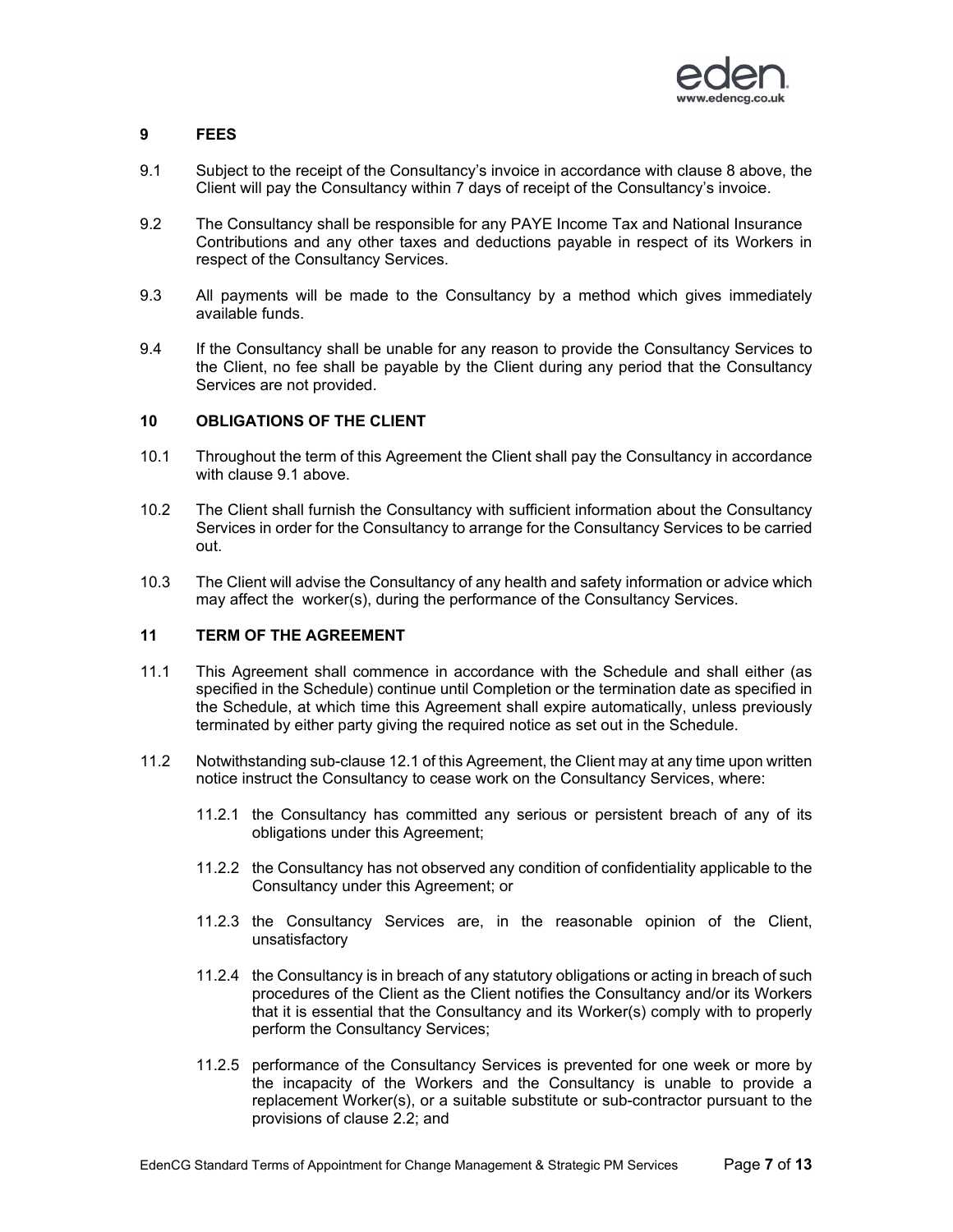

11.2.6 the Consultancy becomes insolvent, dissolved or subject to a winding up petition.

- 11.3 The provisions of clause 11.2 shall equally apply to any party performing the Consultancy's obligations as provided for in clause 2.
- 11.4 Upon Completion or termination of the Consultancy Services, the Client shall be under no obligation to offer the Consultancy further work, nor shall the Consultancy be under any obligation to accept any offer of work made by the Client.

#### **12 INTELLECTUAL PROPERTY**

12.1 Copyright and intellectual property of all materials and inventions created by the Consultancy's Workers shall remain vested in the Consultancy. The Consultancy hereby grants to the Client an irrevocable, non-exclusive, non-transferrable royalty free license to use all materials and inventions created by the Consultancy's Workers as part of the scheduled services provided during the period of this Agreement.

#### **13 CONFIDENTIALITY**

- 13.1 In order to protect the confidentiality and trade secrets of the Client and without prejudice to every other duty to keep secret all information given to it or gained in confidence the Consultancy agrees on its own part and on behalf of its Workers as follows:-
	- 13.1.1 not at any time whether during or after the performance of the Consultancy Services (unless as a necessary part of the performance of its duties) to disclose to any person or to make use of any of the trade secrets or confidential information of the Client with the exception of information already in the public domain and any use or disclosure required by law;
	- 13.1.2 to deliver up to the Client (as directed) on Completion all documents and other materials belonging to the Client (and all copies) which are in its possession including documents and other materials created by it or the Worker(s) during the course of the Consultancy Services; and
	- 13.1.3 to, not at any time, make any copy, abstract, summary or précis of the whole or any part of any document or other material belonging to the Client except when required to do so in the course of its duties under this Agreement in which event any such item shall belong to the Client.
- 13.2 The Consultancy shall use reasonable endeavours to procure that the provisions of this clause 13 shall also apply to any subcontractor performing the Consultancy's obligations provided for in clause 2.

#### **14 COMPUTER EQUIPMENT**

14.1 The Consultancy shall use reasonable endeavours to ensure that any computer equipment and associated software which it provides to its Workers for the purpose of providing the Consultancy Services contains anti-virus protection with the latest released upgrade from time to time.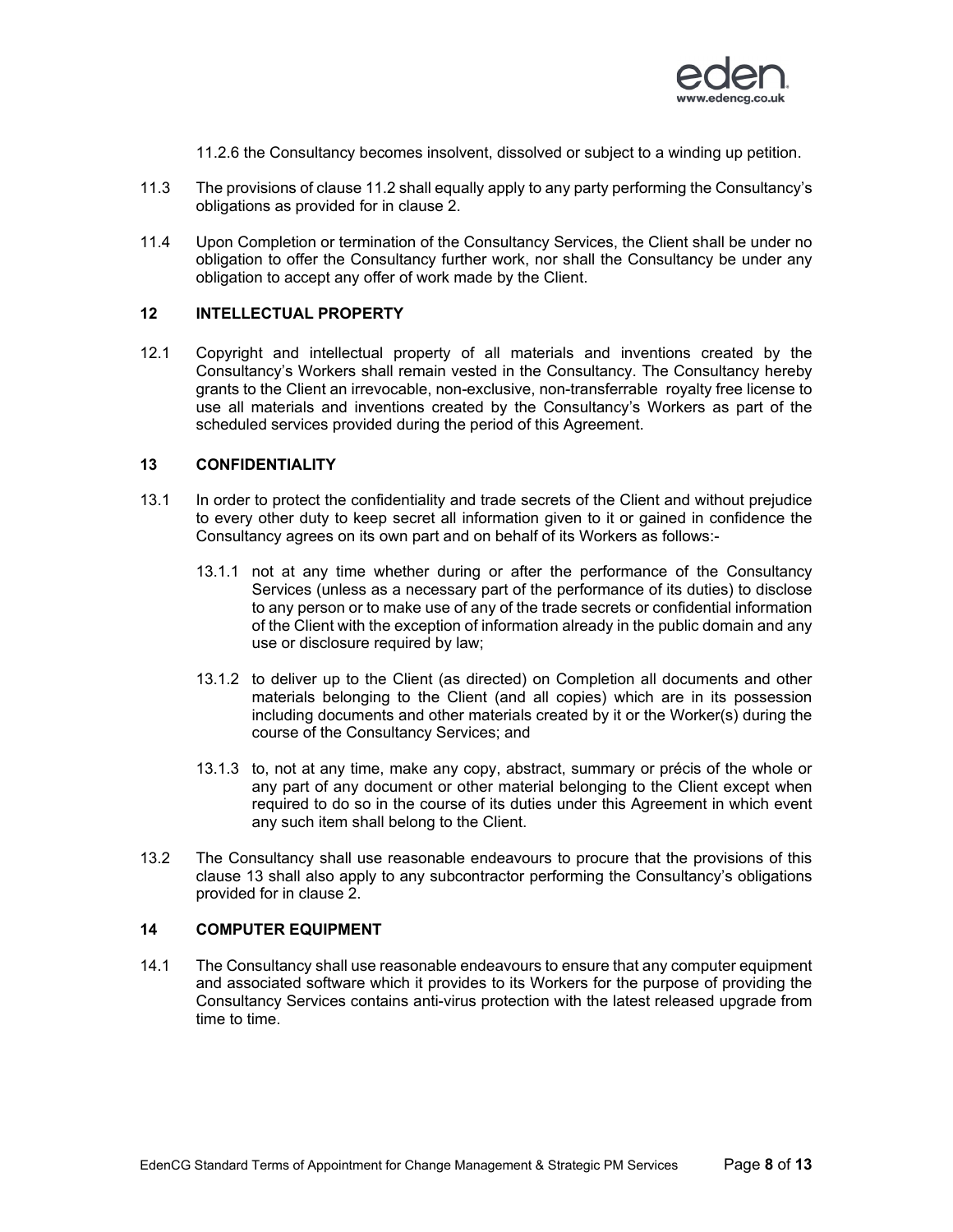

#### **15 RELATIONSHIP BETWEEN THE CLIENT AND CONSULTANCY**

- 15.1 The Consultancy acknowledges to the Client that there is no intention on the part of the Consultancy, the Worker(s) or the Client to create an employment relationship between any of those parties and that the responsibility of complying with all statutory and legal requirements relating to the Workers(s), (including but not limited to the payment of taxation, maternity payments and statutory sick pay) shall fall upon and be discharged wholly and exclusively by the Consultancy. In the event that any person should seek to establish any liability or obligation upon the Client on the grounds that any of its Workers are an employee of the Client, the Consultancy shall upon demand indemnify the Client and keep them indemnified in respect of any such liability or obligation and any related proper and reasonable costs expenses or other losses which the Client shall properly incur as a direct result of such liability.
- 15.2 The Client is under no obligation to offer further contracts or services to the Consultancy nor is the Supplier under obligation to accept such contracts or services if offered. The Consultancy is not obliged to make its services available except for the performance of its obligations under this Agreement. Both parties agree and intend that there be no mutuality of obligations either during or following the agreement, whatsoever.

#### **16 NOTICES**

16.1 All notices which are required to be given hereunder shall be in writing and shall be sent to the registered office from time to time of the party upon whom the notice is to be served. Any such notice may be delivered personally or by first class prepaid post and shall be deemed to have been served if by hand when delivered, if by first class post 48 hours.

#### **17 LIABILITY**

- 17.1 The Consultancy shall be liable for proper and reasonable loss, damage or injury to the Client arising directly from the deliberate acts or omissions of the Consultancy or its Workers or from the deliberate acts or omission of any sub-contractor to whom the Consultancy sub-contracts the performance of the Consultancy Services during the performance of the Consultancy Services and the Consultancy shall indemnify and keep indemnified the Client against any such proper and reasonable loss, damage or injury provided that the total aggregate liability of the Consultancy shall not exceed £10,000.
- 17.2 The Consultancy shall ensure the provision of adequate employer's liability insurance, public liability insurance and any other suitable policies of insurance such as professional indemnity insurance in respect of the Consultancy and its Workers) during the performance of the Consultancy Services.
- 17.3 The Consultancy shall be liable for any defects arising as a result of the provision of the Consultancy Services and the Consultancy shall rectify at its own cost such notified defects as may be capable of remedy.
- 17.4 The Consultancy acknowledges that the Worker(s) provided is not an agency worker as defined under the Agency Worker Regulations 2010 and that the Agency Worker Regulations 2010 do not apply in relation to this Agreement. The Consultancy shall indemnify and keep indemnified the Client against any proper and reasonable losses the Client may properly suffer as a direct result of any claim made by or on behalf of any of the Workers under the Agency Worker Regulations 2010.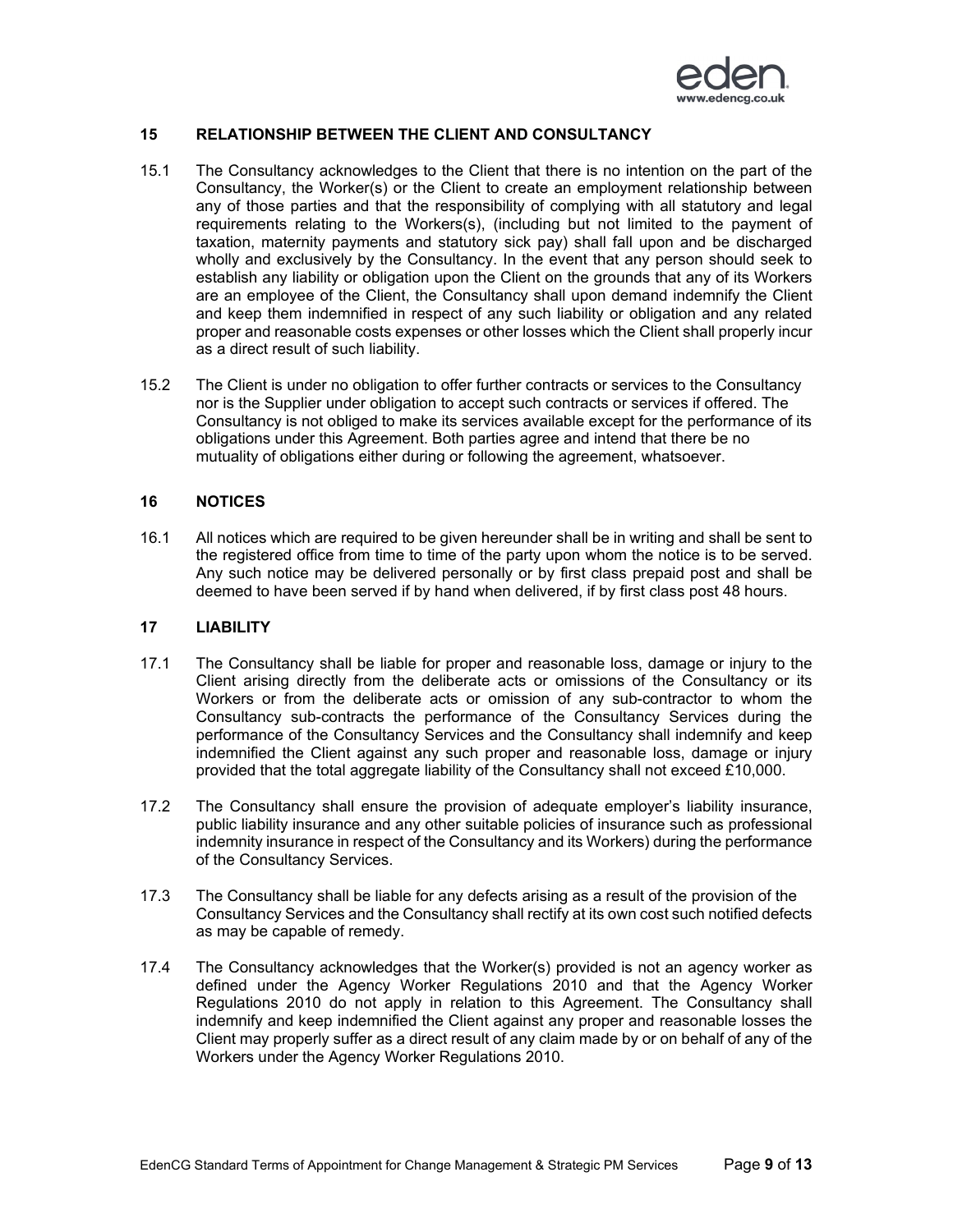

#### **18 DATA PROTECTION**

- 18.1 The Client will collect and process information relating to the Worker(s) in accordance with any supplementary privacy notice annexed to this Agreement.
- 18.2 Both parties will comply with all applicable requirements of current UK and EU Data Protection Legislation. This clause 18 is in addition to, and does not relieve, remove or replace, a party's obligations under the Data Protection Legislation.
- 18.3 In this clause 18, Personal Data and Process and Data Subject shall have the meaning given to those terms in the Data Protection Legislation.
- 18.4 The parties acknowledge that for the purposes of the Data Protection Legislation, the Client is the data controller and the Consultancy is the data processor (where Data Controller and Data Processor have the meanings as defined in the Data Protection Legislation).
- 18.5 Without prejudice to the generality of clause 18.2, the Client will ensure that it has all necessary appropriate consents and notices in place to enable lawful transfer of the Personal Data to the Consultancy for the duration and purposes of this agreement.
- 18.6 Without prejudice to the generality of clause 18.2, the Consultancy shall, in relation to any Personal Data processed in connection with the performance by the Client of its obligations under this agreement:
	- (a) process that Personal Data only on the written instructions of the Client unless the Supplier is required by the laws of any member of the European Union or by the laws of the European Union applicable to the Consultancy to process Personal Data (**Applicable Data Processing Laws**);
	- (b) maintain for the duration of the Agreement such appropriate technical and organisational security measures against unauthorised or unlawful processing of Personal Data and against accidental loss or destruction of, or damage to, Personal Data;
	- (c) ensure all Personal Data is kept confidential;
	- (d) not transfer any Personal Data outside of the European Economic Area unless the prior written consent of the Client has been obtained and the following conditions are fulfilled:
		- (i) the Client or the Consultancy has provided appropriate safeguards in relation to the transfer;
		- (ii) the data subject has enforceable rights and effective legal remedies;
		- (iii) the Consultancy complies with its obligations under the Data Protection Legislation by providing an adequate level of protection to any Personal Data that is transferred; and
		- (iv) the Consultancy complies with reasonable instructions notified to it in advance by the Client with respect to the processing of the Personal Data;
	- (e) assist the Client, at the Client's cost, in responding to any request from a Data Subject and in ensuring compliance with its obligations under the Data Protection Legislation with respect to security, breach notifications, impact assessments and consultations with supervisory authorities or regulators;
	- (f) notify the Client on becoming aware of a Personal Data breach;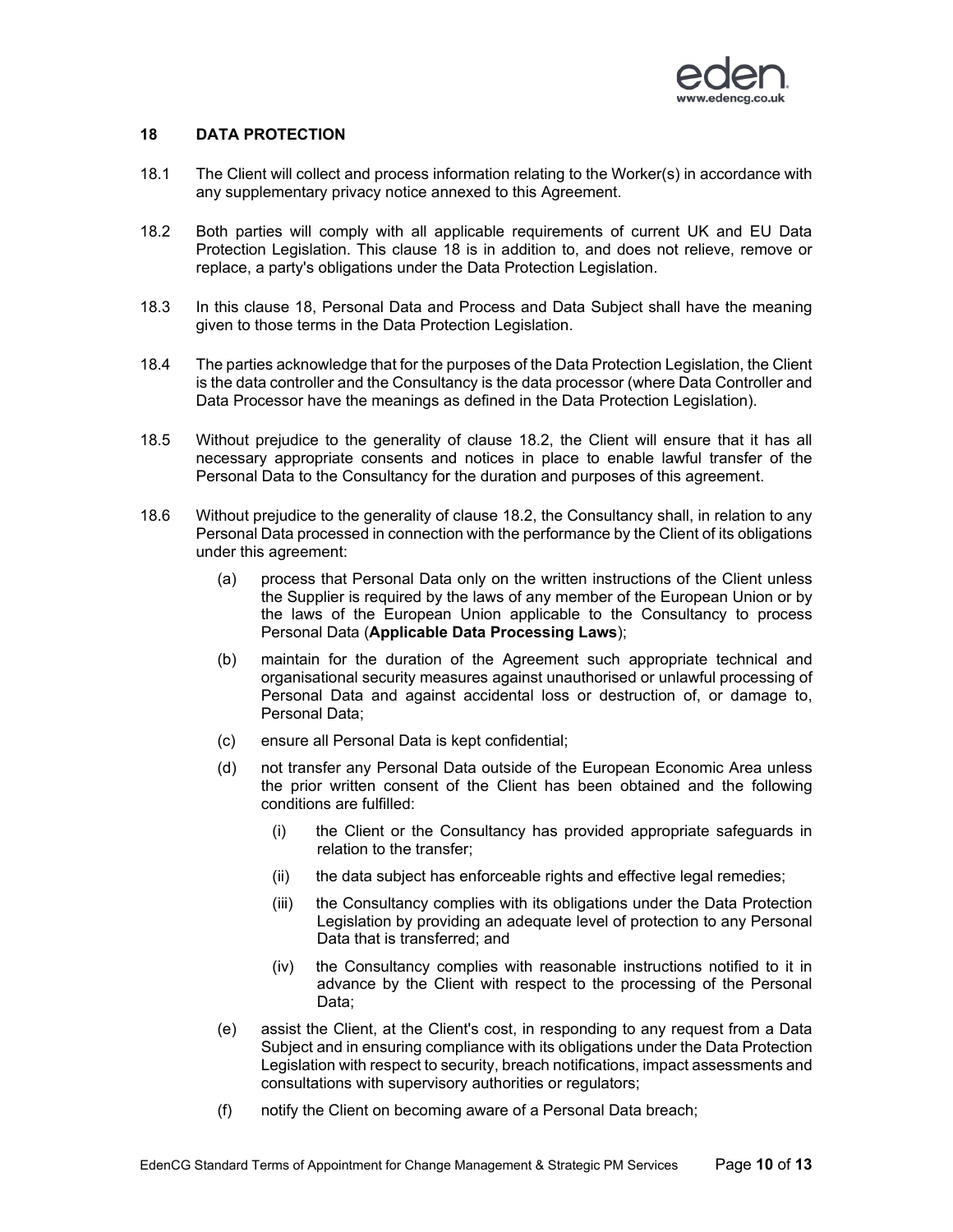

- (g) comply with any reasonable request of the Client to amend, transfer, return or destroy the Personal Data or any part thereof unless required by Applicable Data Processing Laws to store the Personal Data; and
- (h) maintain complete and accurate records and information to demonstrate its compliance with this clause 18.
- 18.7 The Client consents to the Consultancy engaging any person as a sub-processor (to include any substitute appointed under clause 2.2) for the Processing of Personal Data. The Consultancy will inform the Client of any intended changes concerning the addition or replacement of sub-processors, thereby giving the Client the opportunity to object to such changes. If the Client objects to such a change and the Consultancy does not reasonably able to make such adjustments to remove the objection, the Client will be entitled to terminate this agreement by giving not less than 30 days' written notice to that effect to the Consultancy.
- 18.8 If the Consultancy appoints a sub-processor they will put a written contract in place between the Consultancy and the sub-processor that specifies the sub-processor's Processing activities and imposes on the sub-processor substantially similar terms to those imposed on the Consultancy in this clause 18. The Consultancy will remain liable to the Client for performance of the sub-processor's obligations. If the Consultancy makes any transfers of Personal Data outside of the European Economic Area it will comply with the Data Protection Legislation and the Client will execute such documents or take such actions as may be required to assist with such compliance.
- 18.9 It is acknowledged and agreed between the parties that this clause 18 may be revised and/or replaced with applicable controller to processor standard clauses or similar terms forming party of an applicable certification scheme (which shall apply when agreed between the parties, signed by the parties and attached to this Agreement).

#### **19 ANTI-BRIBERY AND ANTI-CORRUPTION**

- 19.1 The Consultancy shall:
	- 19.1.1 comply with all applicable laws, statutes and regulations relating to anti-bribery and anti-corruption, including but not limited to the Bribery Act 2010 ("**Relevant Requirements**");
	- 19.1.2 comply with the Clients' Anti-Bribery Policy, as and when the same may be updated from time to time ("**Bribery Policy**");
	- 19.1.3 have and maintain in place throughout the term of this Agreement its own policies and procedures, including but not limited to adequate procedures under the Bribery Act 2010, to ensure compliance with the Relevant Requirements and the Bribery Policy and will enforce them where appropriate;
	- 19.1.4 promptly report to the Client any request or demand for any undue financial or other advantage of any kind received by the Consultancy in connection with the performance of this Agreement; and
	- 19.1.5 ensure that its Workers comply with this clause 19.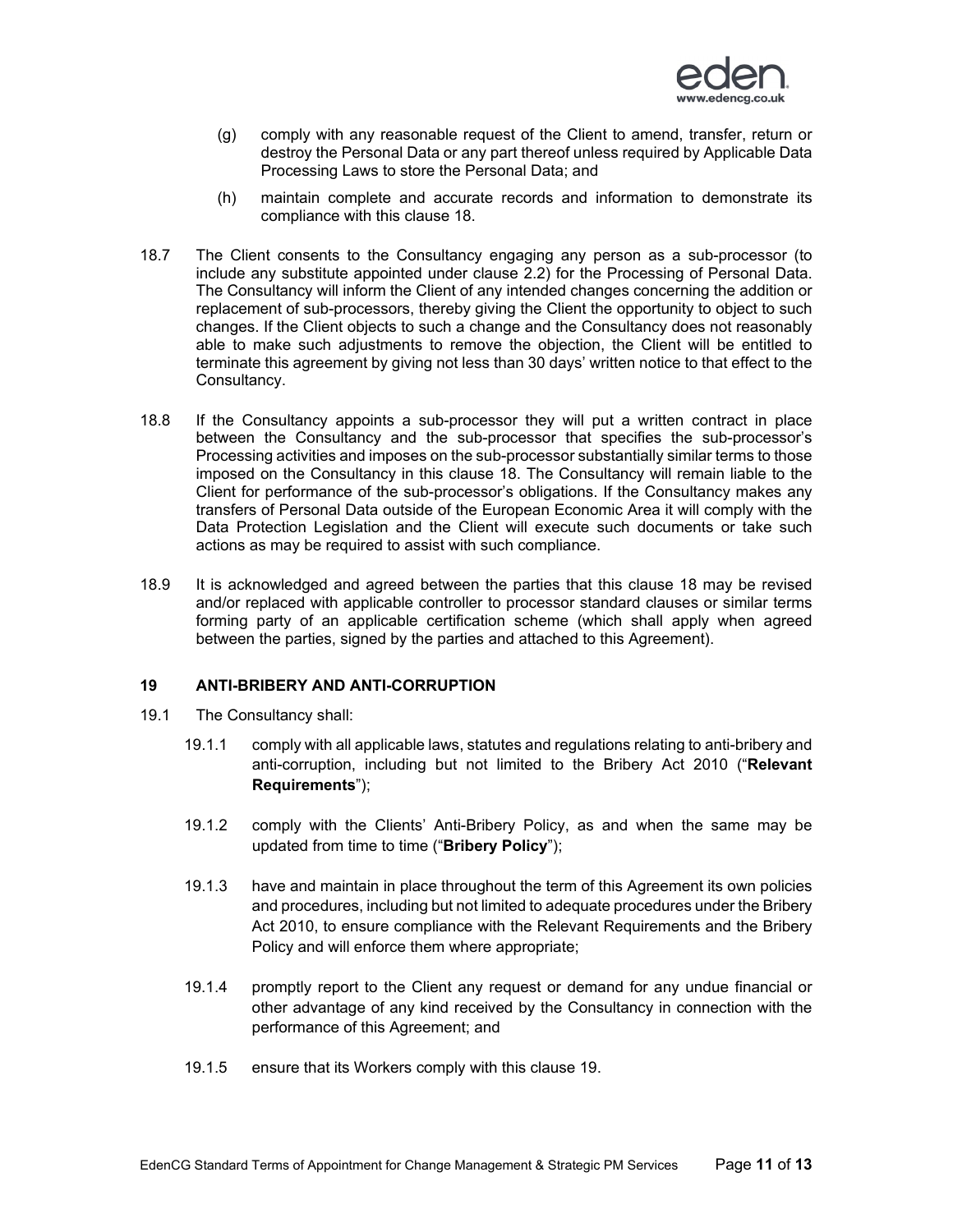

19.2 For the purpose of this clause 19the meaning of adequate procedures and whether a person is associated with another person shall be determined in accordance with section 7(2) of the Bribery Act 2010 (and any guidance issued under section 9 of that Act) and section 8 of that Act respectively.

#### **20 ILLEGALITY**

20.1 If any provision or term of this Agreement shall become or be declared illegal, invalid or unenforceable for any reason whatsoever including, but without limitation, by reason of the provisions of any legislation or other provisions having the force of law or by reason of any decision of any Court or other body or authority having jurisdiction over the parties of this Agreement such terms or provisions shall be divisible from this Agreement and shall be deemed to be deleted from this Agreement and the remainder of the provisions shall continue in full force and effect provided always that if any such deletion substantially affects or alters the commercial basis of this Agreement the parties shall negotiate in good faith to amend the modify the provisions and terms of this Agreement as necessary or desirable in the circumstances.

#### **21 ENTIRE AGREEMENT**

- 21.1 This Agreement constitutes the entire agreement between the parties and supersedes and extinguishes all previous agreements, promises, assurances, warranties, representations and understandings between them, whether written or oral, relating to its subject matter.
- 21.2 Each party acknowledges that in entering into this Agreement it does not rely on, and shall have no remedies in respect of, any statement, representation, assurance or warranty (whether made innocently or negligently) that is not set out in this Agreement.
- 21.3 Each party agrees that it shall have no claim for innocent or negligent misrepresentation or negligent misstatement based on any statement in this Agreement.
- 21.4 Nothing in this clause shall limit or exclude any liability for fraud.

#### **22 COUNTERPARTS**

22.1 This Agreement may be executed in any number of counterparts, each of which, when executed and delivered, shall constitute a duplicate original, but all the counterparts shall together constitute the one agreement.

#### 23 **THIRD PARTY RIGHTS**

- 23.1 Except as expressly provided elsewhere in this Agreement, a person who is not a party to this Agreement shall not have any rights under the Contracts (Rights of Third Parties) Act 1999 to enforce any term of this Agreement. This does not affect any right or remedy of a third party which exists, or is available, apart from that Act.
- 23.2 The rights of the parties to terminate, rescind or agree any variation, waiver or settlement under this Agreement are not subject to the consent of any other person.